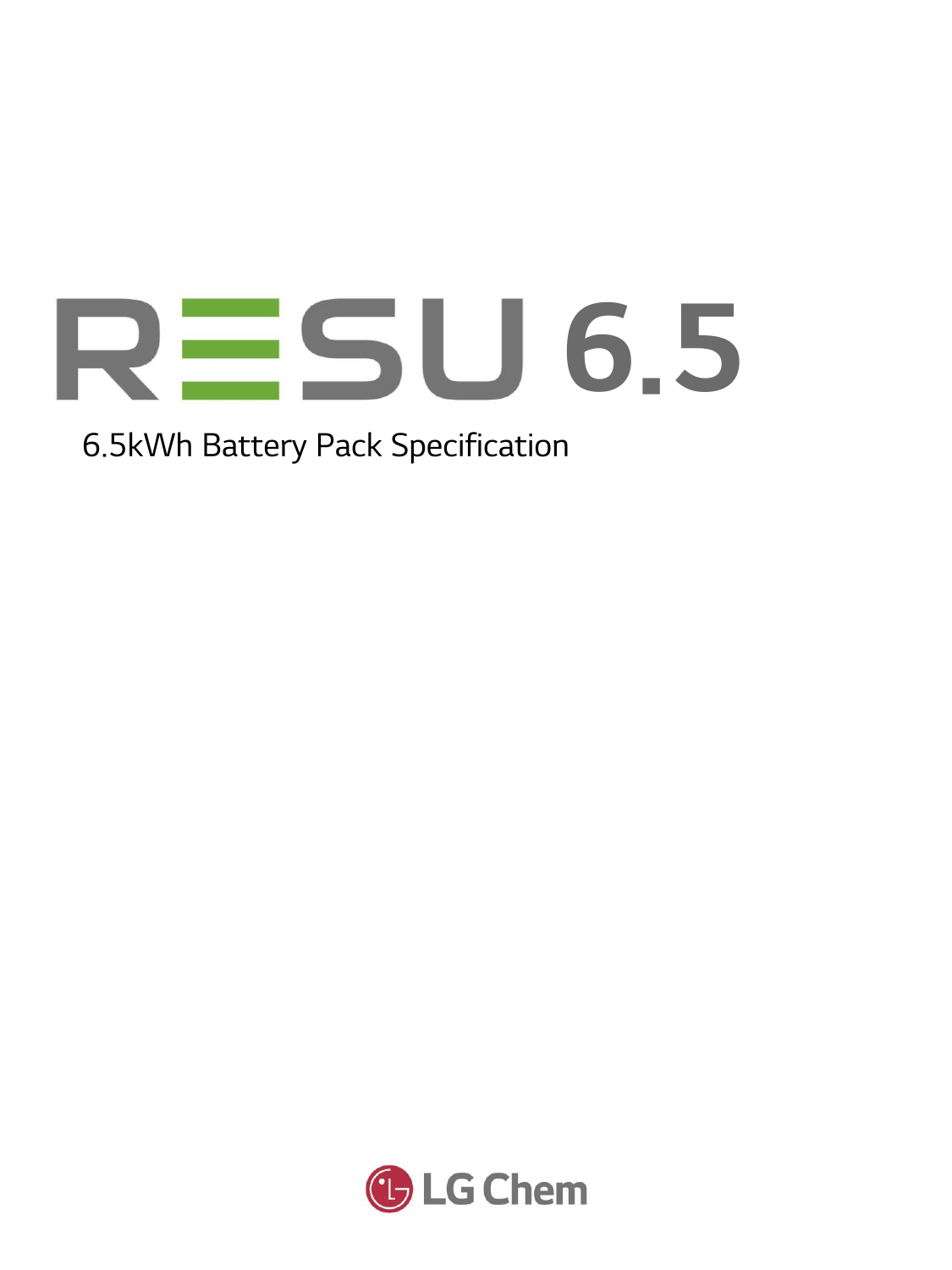#### DATE

Revision Date: Aug. 30. 2016

### MODEL P/N

48V 6.5kWh : R48126P3S



# **CONTENTS**

| 1. Features               |                |
|---------------------------|----------------|
| 2. Outline Dimensions     | 2              |
| 3. Technical Data         | 3              |
| 4. Product Composition    | 4              |
| 5. LED indicators         | $\overline{4}$ |
| 6. Packaging              | 5              |
| 7. General Precautions    |                |
| 8. Battery Handling Guide | 8              |
|                           |                |
| 10. Troubleshooting       |                |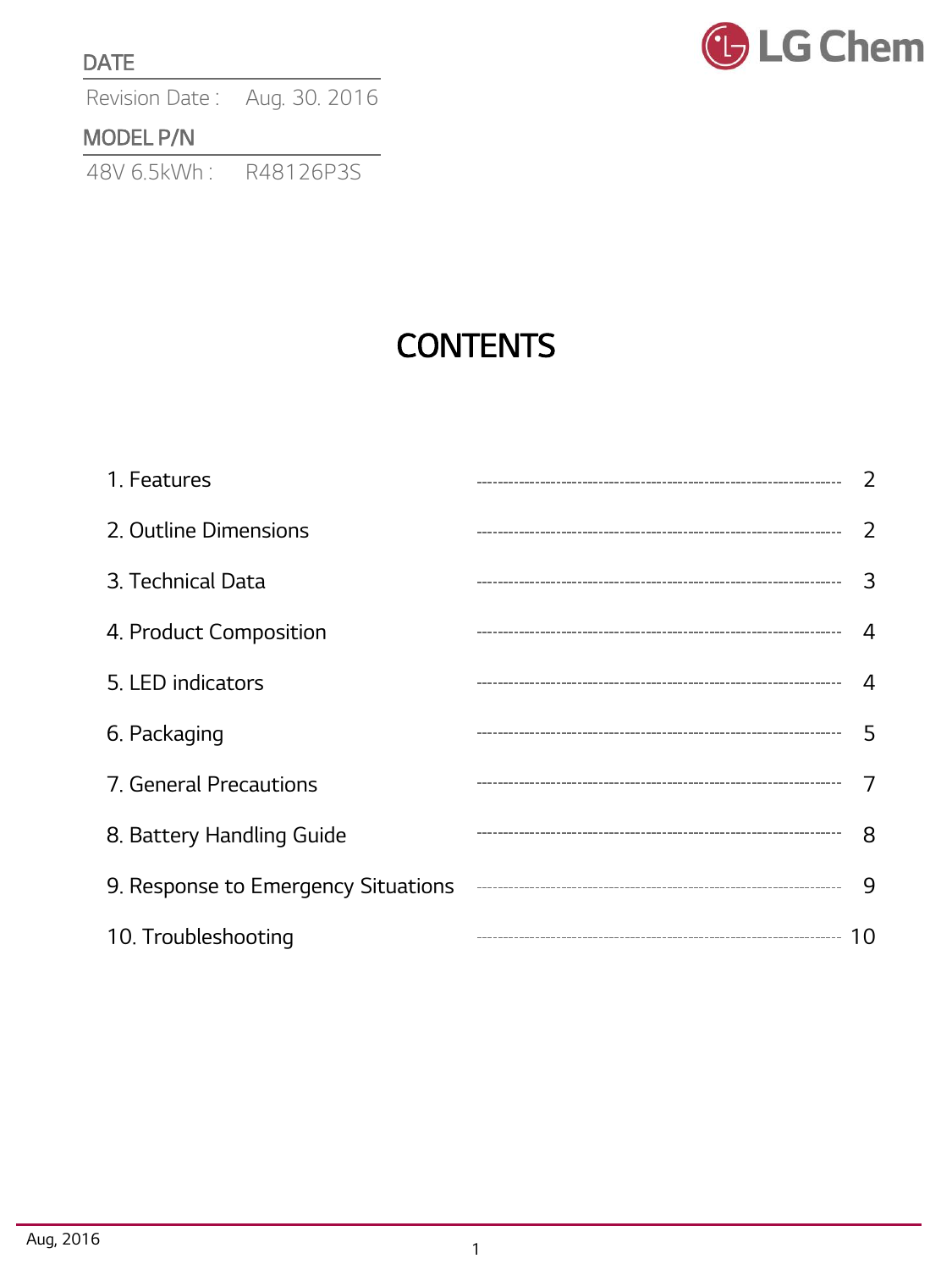### 1. Features

RESU 6.5 battery pack designed for indoor photovoltaic systems is easily adaptable energy storage solution. With RESU Plus, all 48V models can be "crossconnected" with one other 48V unit of any capacity.

- ※ RESU Plus is an expansion kit specially designed for 48V models. Number of expandable battery units : up to 2
	- □ Compact and light weight
	- □ Powerful Performance : World Best Energy Density
	- $\Box$  Easy and Flexible installation
		- : Easy wall-mounted or floor-standing installation enable
		- : Diverse Matched Inverters Available
	- □ BMS firmware can be updated easily by using SD Card

### 2. Outline Dimensions



| Model P/N |    | R48126P3S |
|-----------|----|-----------|
| Width     | mm | 452       |
| Depth     | mm | 120       |
| Height    | mm | 654       |
| Weight    | кq | 52        |
|           |    |           |

**ODLG** 

654





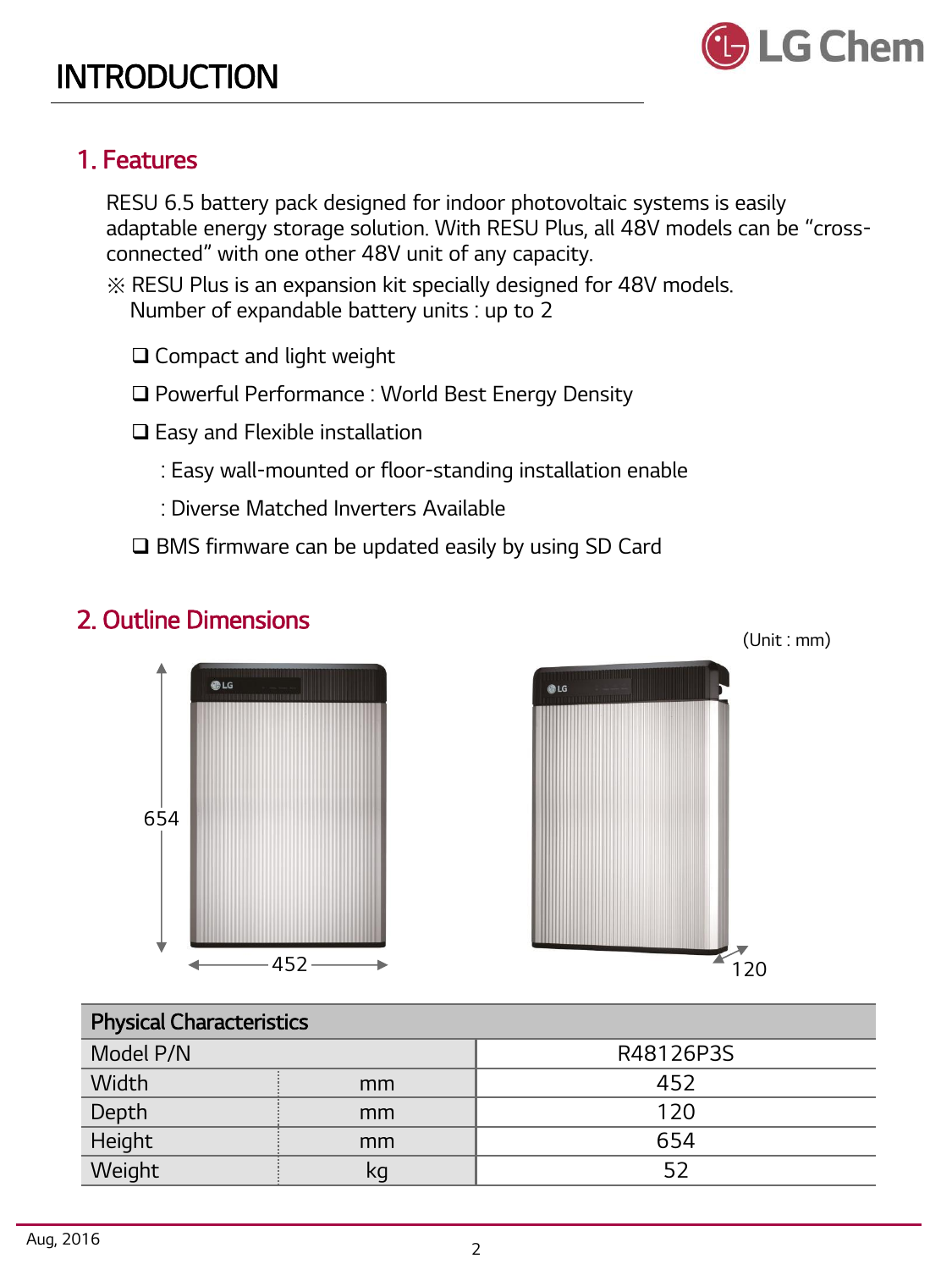

#### Preliminary TECHNICAL INFORMATION

### 3. Technical Data

| <b>Electrical Characteristics</b>         |                                  |  |  |  |
|-------------------------------------------|----------------------------------|--|--|--|
| <b>Total Energy Capacity</b>              | $6.5$ kWh                        |  |  |  |
| <b>Usable Energy Capacity</b>             | 5.9kWh                           |  |  |  |
| <b>Battery Capacity</b>                   | 126 Ah                           |  |  |  |
| Voltage Range                             | 42.0~58.8 $V_{DC}$               |  |  |  |
| Nominal Voltage                           | $51.8V_{DC}$                     |  |  |  |
| Max. Charge/Discharge Current             | 100A                             |  |  |  |
| Max. Charge/Discharge Power <sup>1)</sup> | $4.2$ kW                         |  |  |  |
| Peak Power <sup>2)</sup>                  | 4.6kW for 3 sec.                 |  |  |  |
| <b>Peak Current</b>                       | 109.5 A for 3 sec.               |  |  |  |
| Battery Pack Round-Trip Efficiency        | >95% (under specific condition)  |  |  |  |
| <b>Communication Interface</b>            | <b>CAN</b>                       |  |  |  |
| <b>DC Disconnect</b>                      | Circuit Breaker, Contactor, Fuse |  |  |  |

#### Operating Conditions

| <b>Installation Location</b>        | Indoor(Wall-Mounted) / Outdoor |
|-------------------------------------|--------------------------------|
| <b>Operating Temperature</b>        | $-10 - 45^{\circ}$ C           |
| Operating Temperature (Recommended) | $15 - 30^{\circ}$ C            |
| Storage Temperature                 | $-30 - 60^{\circ}$ C           |
| Humidity                            | 5%~95%                         |
| Altitude                            | Max. 2,000m                    |
| <b>Cooling Strategy</b>             | <b>Natural Convection</b>      |

#### Reliability & Certification Safety Cell UL1642 Battery Pack **CE / RCM / FCC / TUV (IEC 62619) /** UL1973 Hazardous Materials Classification Class 9 Transportation UN38.3 (UNDOT) Ingress Rating **Ingress Rating** IP55

※ Test Conditions - Temperature 25°C

1) LG Chem recommends 2.2kW for maximum battery lifetime

2) Peak Current excludes repeated short duration (less than 3 sec.) of current pattern.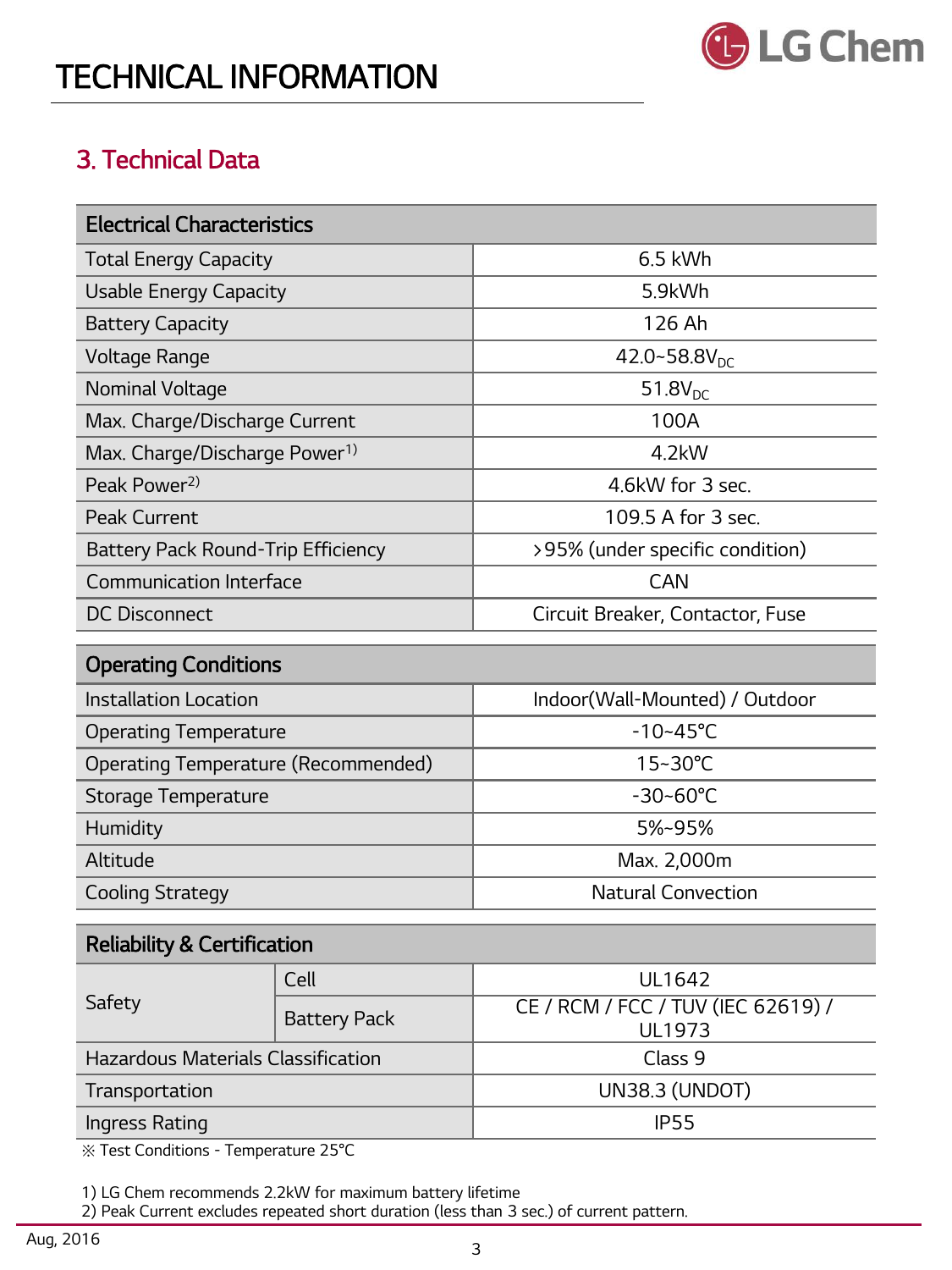

### 4. Product Composition

**The exploded view** 



### 5. LED indicators

The LED indicators on the front of the battery pack show its operating state:

- ON : This indicator is lit when the circuit breaker switch is in the ON position.
- Charging : This indicator is lit while the battery pack is charging.
- Discharging : This indicator is lit while the battery pack is discharging.
- Warning : This indicator is lit when the battery pack is in a warning state.

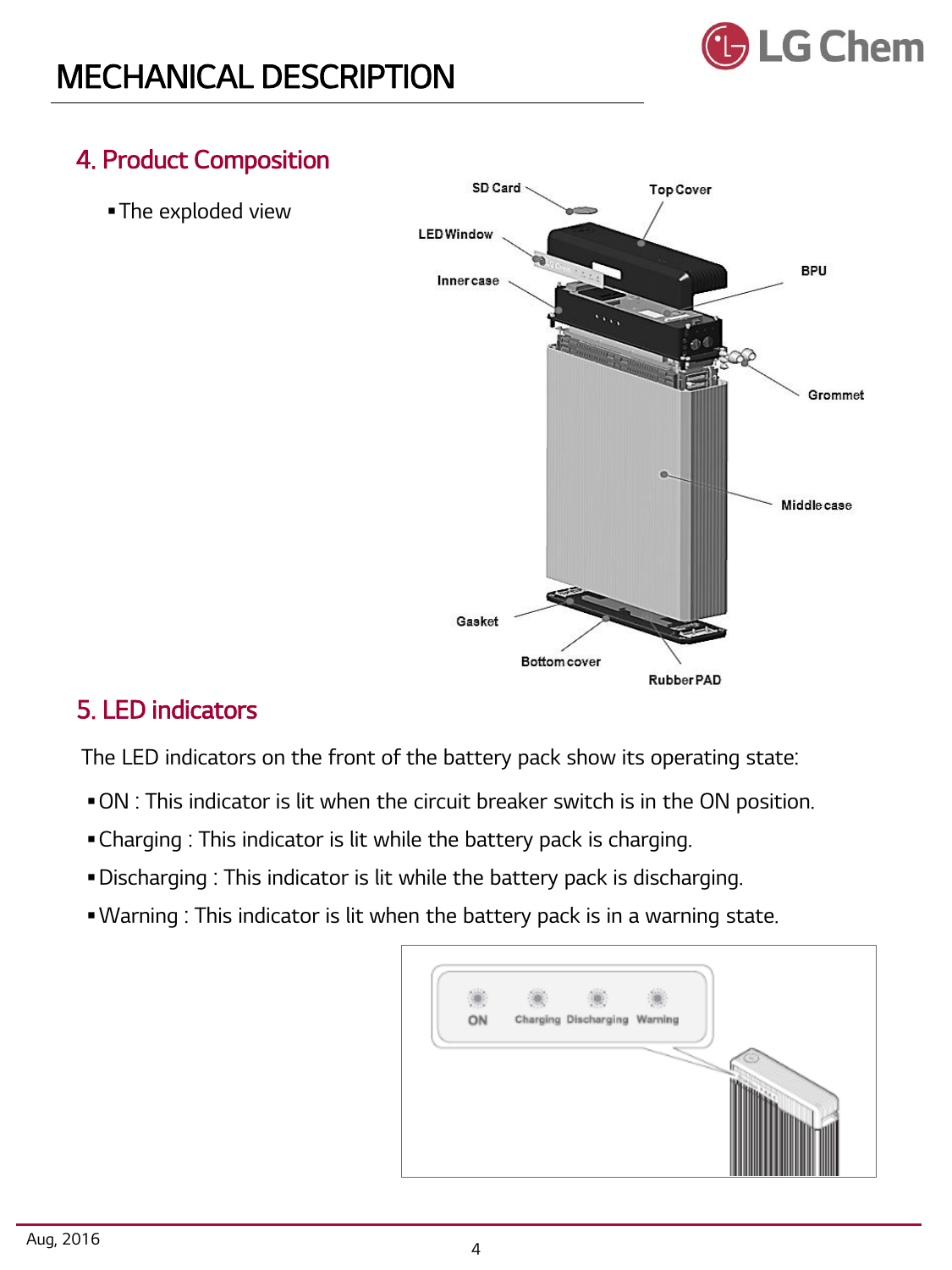

### 6. Packaging

- 6-1. Pack Labels
- Warning Label

369mm **AWARNING E289** Á 27mm

 Product Spec. & Certification Label



Serial Label

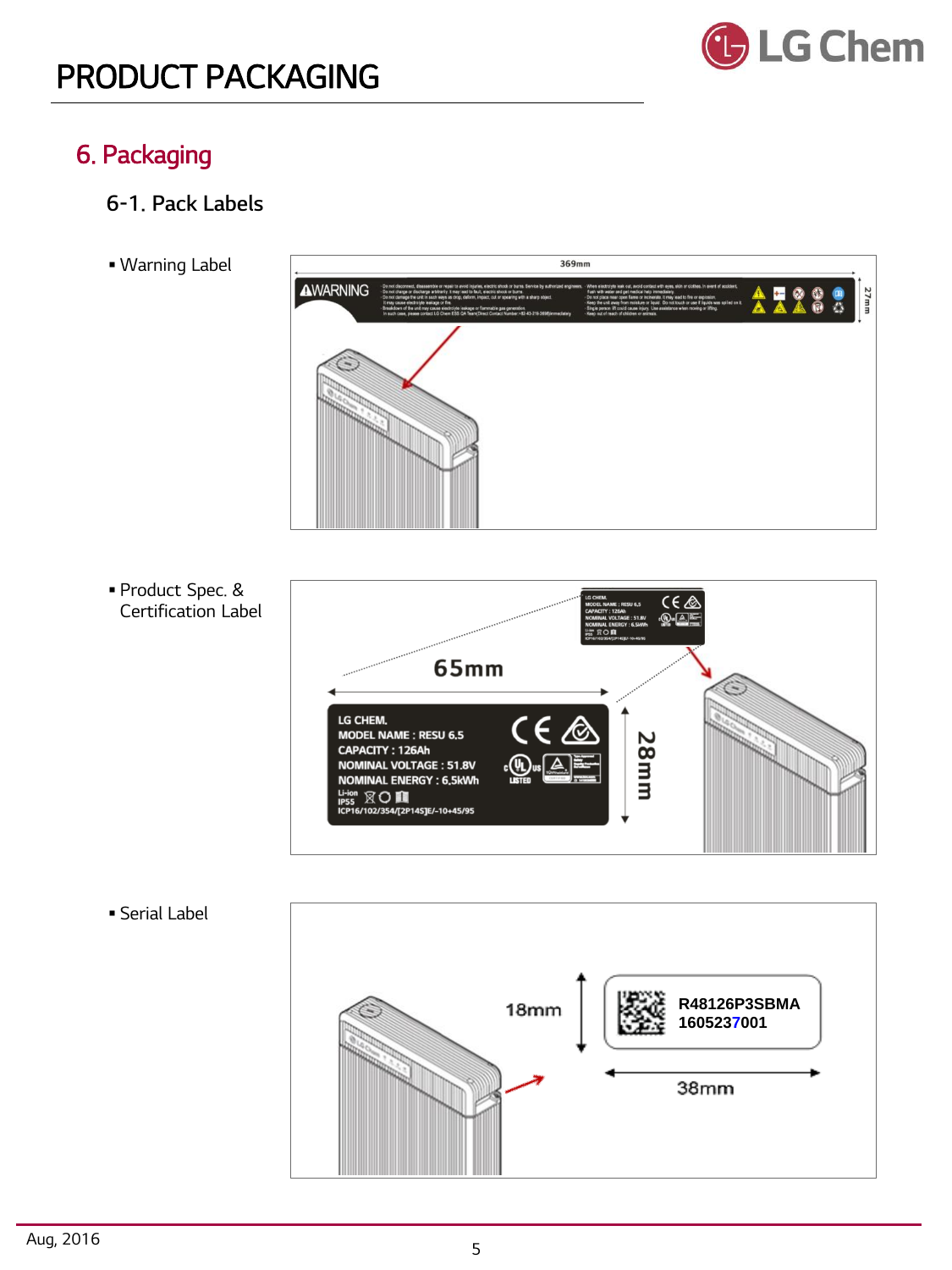

The battery Box packaging was approved the International Maritime Dangerous Goods regulation certification. (IMDG Code P903, IATA DGR PI965)

#### 6-2. Box packaging specification



|            | <b>Size</b>                | Weight | Packing | Outer packing    |
|------------|----------------------------|--------|---------|------------------|
|            | $L \times W \times H$ (mm) | (kq)   | Qty.    | material         |
| Product    | 660x452x120                | 55     |         |                  |
| Box        | 710x670x180                |        |         | Corrugated paper |
| $P \cup$ * | 710x670x180                | 62     |         | Corrugated paper |

\* PU : Packing Unit

Packing Unit



#### Handling Unit

|         | <b>Size</b>                | Weight | Packing | Outer packing    |
|---------|----------------------------|--------|---------|------------------|
|         | $L \times W \times H$ (mm) | (kq)   | Qty.    | material         |
| Product | 660x452x120                | 55     | 10      |                  |
| PU      | 710x670x180                | 62     | 10      | Corrugated paper |
| Pallet  | 720x1,400x120              | 13     |         | Wooden           |
| HU *    | 720x1,400x1,020            | 633    |         |                  |

\* HU : Handling Unit

#### 40Ft Container Loading Information

|                       | RESU 6.5       |      | Remark                                      |
|-----------------------|----------------|------|---------------------------------------------|
| Container             | <b>Pallets</b> |      |                                             |
| Loading (ea) Products |                | -240 | $240$ ea/CT = 10ea/Pallet×24Pallets         |
| Weight (ton)          |                |      | $15.19$   15,192kg = 633kg/Pallet×24Pallets |



#### 20Ft Container Loading Information

|              | RESU <sub>6.5</sub> |       | Remark                                    |  |
|--------------|---------------------|-------|-------------------------------------------|--|
| Container    | Pallets             | 12    |                                           |  |
| Loading (ea) | Products            | 120   | $120ea/CT = 10ea/Pallet \times 12Pallets$ |  |
| Weight (ton) |                     | 7.596 | $7,596$ kg = 633kg/Pallet×12Pallets       |  |
| Side View    |                     |       | <b>Front View</b>                         |  |
|              |                     |       |                                           |  |
|              |                     |       |                                           |  |
| <b>C</b>     | 2                   |       |                                           |  |

5,600mm 2,160mm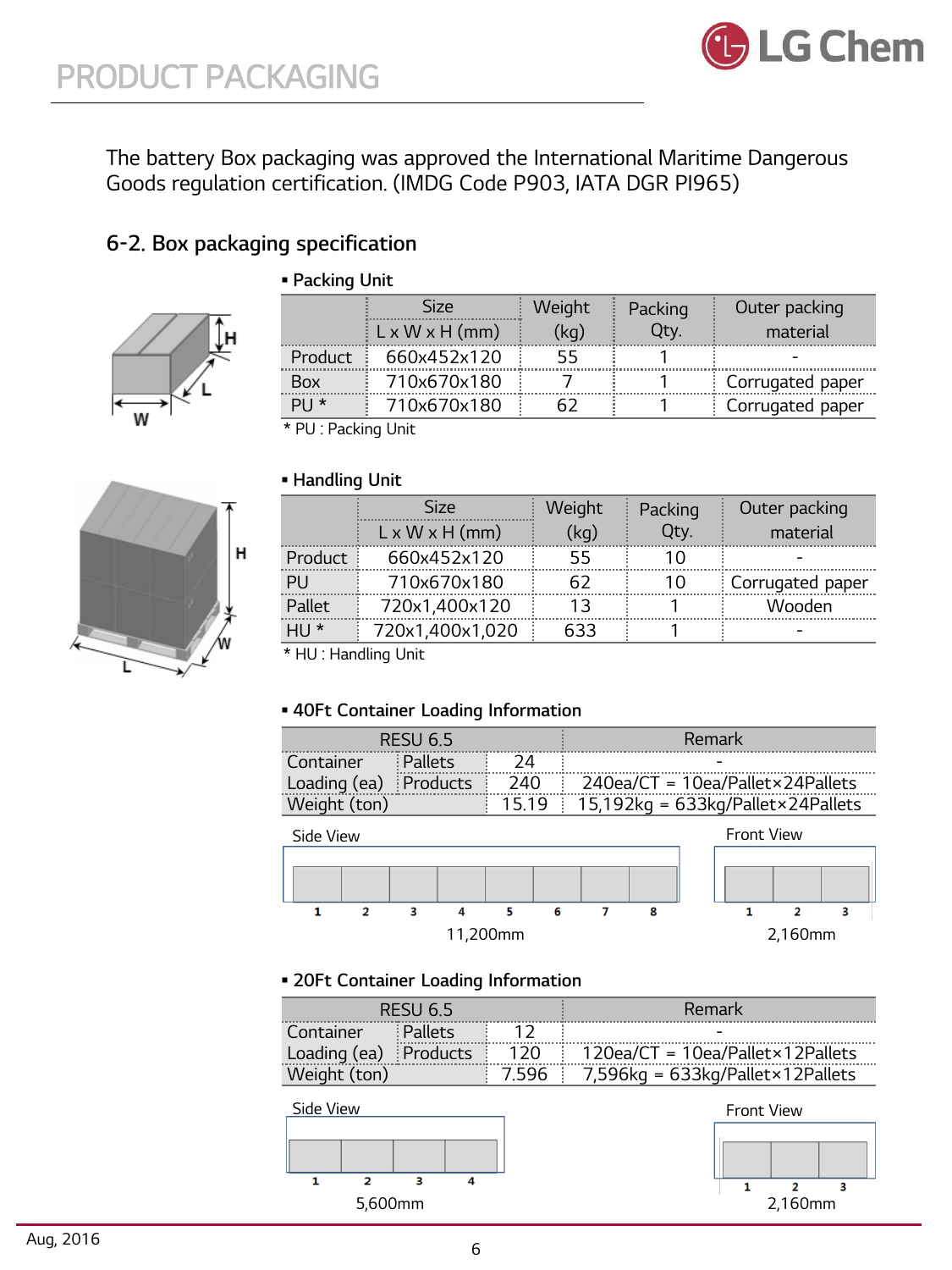

For safety reasons, installers are responsible for familiarizing themselves with the contents of this document and all warnings before performing installation.

### 7. General Precautions

Failure to observe the precautions described in this section can cause serious injury to persons or damage to property.

#### Risks of explosion

- Do not subject the battery pack to strong impacts.
- Do not crush or puncture the battery pack.
- Do not dispose of the battery pack in a fire.

#### Risks of fire

- Do not expose the battery pack to temperatures in excess of 60°C.
- Do not place the battery pack near a heat source, such as a fireplace.
- Do not expose the battery pack to direct sunlight.
- Do not allow the battery connectors to touch conductive objects such as wires.

#### Risks of electrical shock

- Do not disassemble the battery pack
- Do not touch the battery pack with wet hands
- Do not expose the battery pack to moisture or liquids
- Keep the battery pack away from children and animals

#### Risks of damage to the battery pack

- Do not allow the battery pack to come in contact with liquids.
- Do not subject the battery pack to high pressures.
- Do not place any objects on top of the battery pack.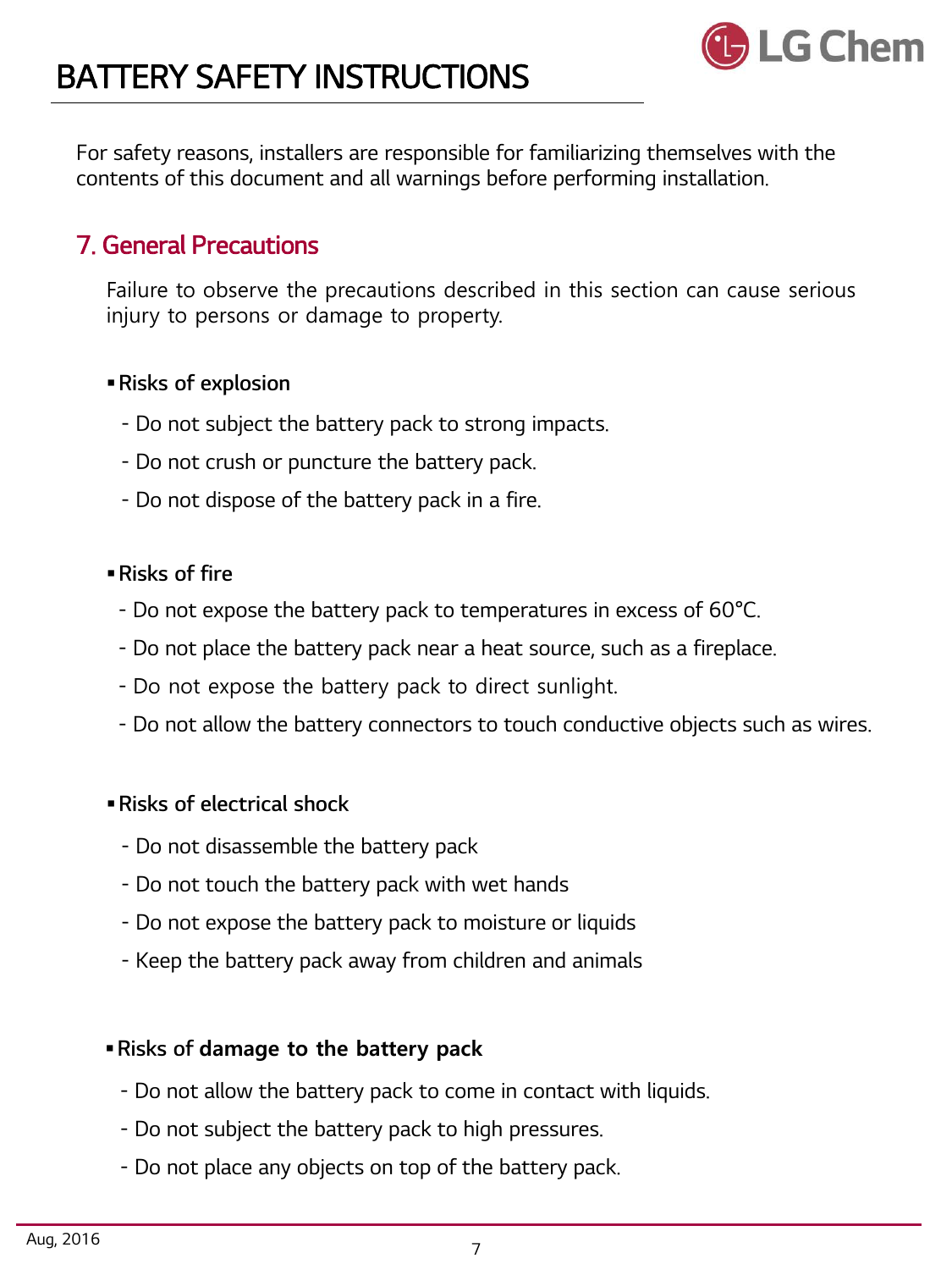

Over-voltages or wrong wiring can damage the Battery Pack and cause deflagration, which can be extremely dangerous. Do not install the battery pack on flammable construction materials, in areas, where highly inflammable materials are stored, or in potentially explosive environments. Work with the cover removed must be carried out by a qualified electrician. High contact voltages are present in the device.

### 8. Battery Handling Guide

- Do not expose battery to temperature over 50°C and open flame.
- Do not damage the unit in such ways as dropping, deforming, impacting, cutting or penetrating with a sharp object. It may cause a leakage of electrolyte or fire.
- Do not connect anode and cathode terminal block opposite direction. It may cause severe short circuits.
- Do not charge or discharge damaged battery.
- Do not place any kind of foreign matters on the cooling path.
- Do not put the battery module upside down on the ground.
- Hold with insulated gloves when carrying the battery modules.
- Do not disconnect, disassemble or repair by unauthorized persons. Services must be made by authorized engineers only.
- All types of breakdown of the product may lead to a leakage of electrolyte or flammable gas.
- Do not place the product nearby flammables. It may lead to fire or explosion in case of accident.
- Keep out of reach of children or animals.
- Keep the product away from moisture or liquid. Do not touch or use if liquid is spilled on the product.
- Store at cool and dry place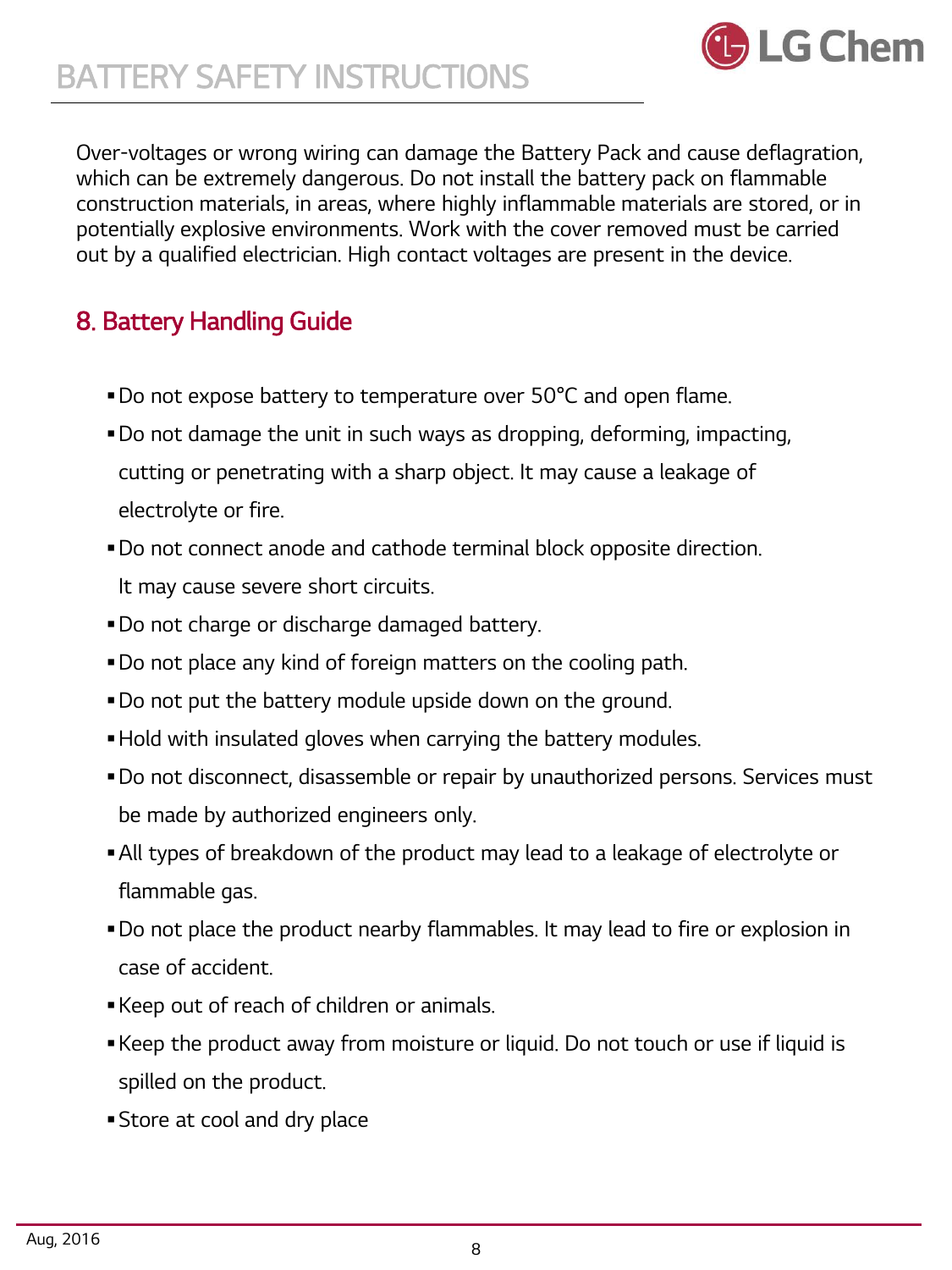

### 9. Response to Emergency Situations

The RESU battery pack comprises multiple batteries that are designed to prevent hazards resulting from failures. However, LG Chem cannot guarantee their absolute safety.

### Leaking batteries

If the battery pack leaks electrolyte, avoid contact with the leaking liquid or gas. Electrolyte is corrosive and contact may cause skin irritation and chemical burns. If one is exposed to the leaked substance, do these actions:

#### - Inhalation

: Evacuate the contaminated area, and seek medical attention immediately.

#### - Eye contact

: Rinse eyes with flowing water for 15 minutes, and seek medical attention immediately.

#### - Skin contact

: Wash the affected area thoroughly with soap and water, and seek medical attention immediately.

#### - Ingestion

: Induce vomiting, and seek medical attention immediately.

#### Fire

In case there is a fire, always have an ABC or carbon dioxide extinguisher. If a fire breaks out where the battery pack is installed, do these actions:

- Extinguish the fire before the battery pack catches fire.
- If it is impossible to extinguish the fire but you have time, move the battery pack to a safe area before it catches fire.
- If the battery pack has caught fire, do not try to extinguish the fire. Evacuate people immediately.

※ If the battery catches fire, it will produce noxious and poisonous gases. Do not approach.

#### Wet batteries

If the battery pack is wet or submerged in water, do not try to access it. Contact LG Chem or your distributor for technical assistance.

#### Damaged batteries

Damaged batteries are dangerous and must be handled with extreme caution. They are not fit for use and may pose a danger to people or property. If the battery pack seems to be damaged, pack it in its original container, and then return it to LG Chem or your distributor.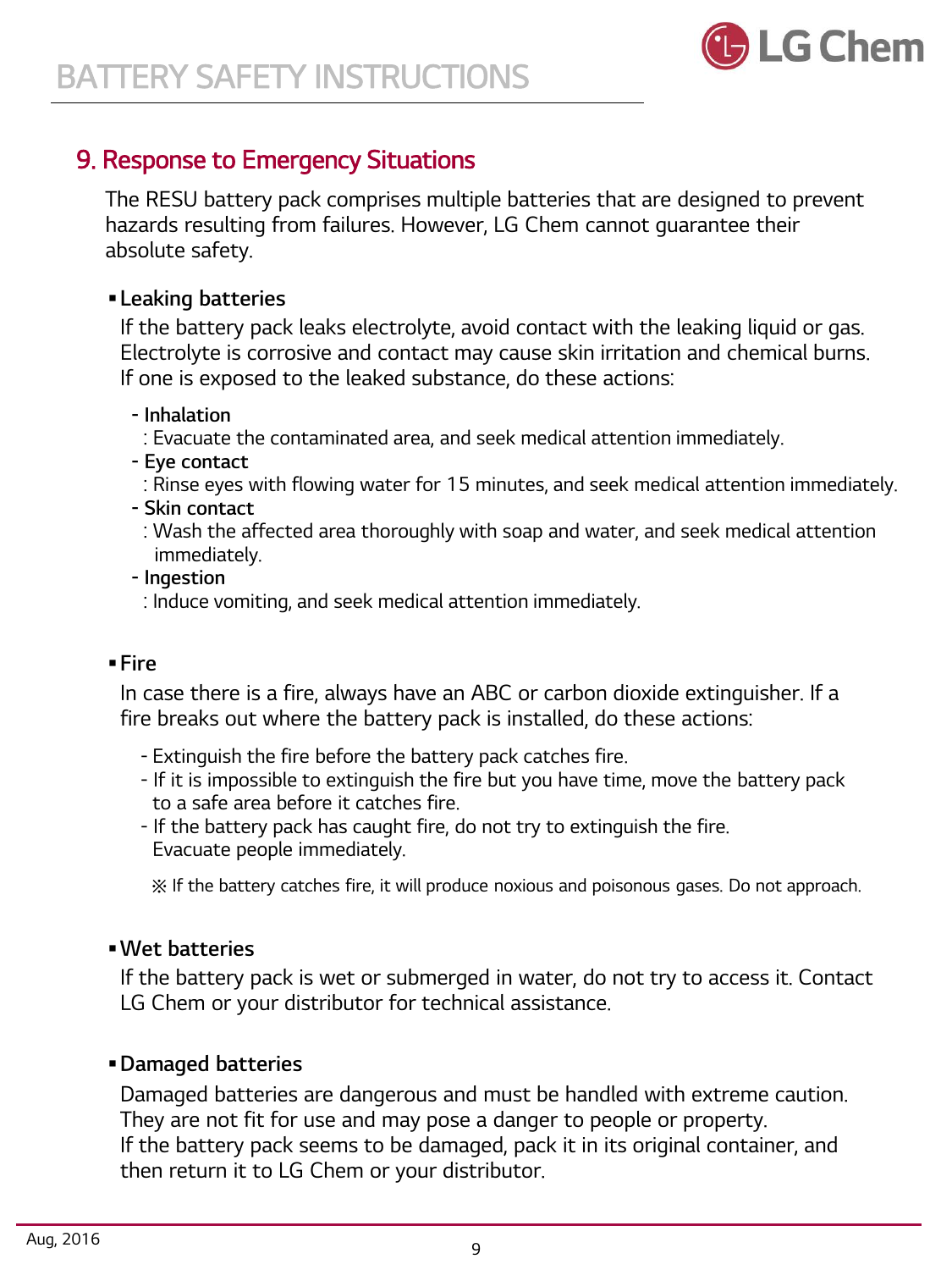

## 10. Troubleshooting

Check the indicators on the front to determine the state of the battery pack. A warning state is triggered when a condition, such as with voltage or temperature, is beyond design limitations. The battery pack's BMS periodically reports its operating state to the inverter.

When the battery pack falls outside prescribed limits, it enters a warning state. When a warning is reported, the inverter immediately stops operation. Use the monitoring software on the inverter to identify what caused the warning. The possible warning messages are as follows

- Battery Over Voltage
- Battery Under Voltage
- Battery Over Temperature
- Battery Under Temperature
- Battery Discharge Over Current
- Battery Charge Over Current
- BMS Internal Communication
- Battery Cell Voltage Imbalance

The abnormal state is cleared when the battery pack recovers normal operation.

※ For a serious warning, if no proper corrective actions are taken by the inverter, the battery pack's circuit breaker automatically trips to protect itself.

### 10-1. Contact Information

Use the contacts below for technical assistance. These phone numbers are available only during business hours on weekdays.

|               | <b>Telephone</b>     | Email               |
|---------------|----------------------|---------------------|
| <b>Europe</b> | +49 (0) 162 2970 918 | aburkert@lgchem.com |
| USA           | +1 (0) 248 808 0016  | jturner@lgchem.com  |
| Asia          | +82 (0)43 219 2695   | soongkyu@lgchem.com |
| Other regions | +82 (0)43 219 2695   | soongkyu@lgchem.com |